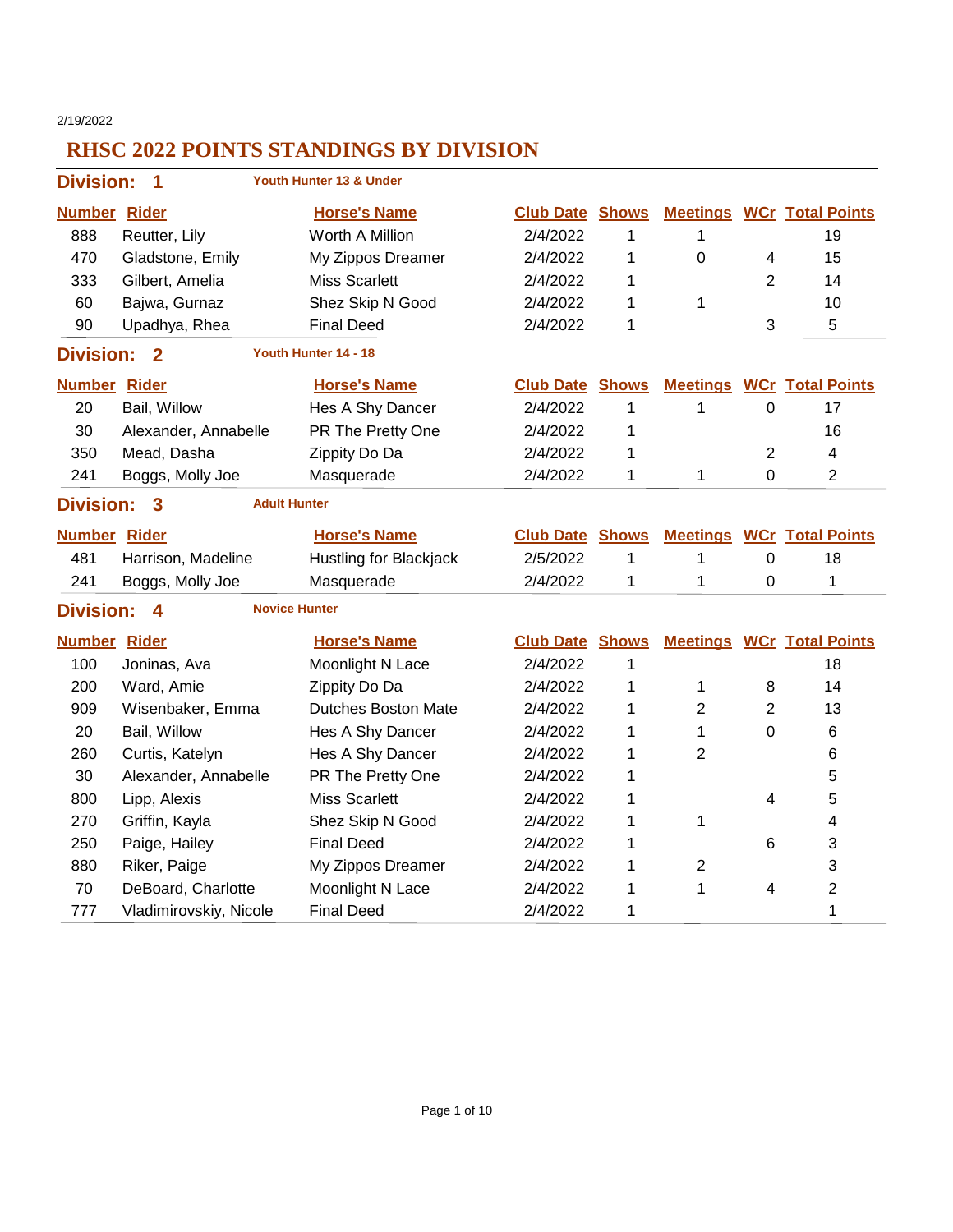### **RHSC 2022 POINTS STANDINGS BY DIVISION Division: 5 Number Rider Horse's Name Club Date Total Points Shows Meetings WCr Open Hunter** 800 Lipp, Alexis Miss Scarlett 2/4/2022 1 4 12 260 Curtis, Katelyn Hes A Shy Dancer 2/4/2022 1 2 10 241 Boggs, Molly Joe Masquerade 2/4/2022 1 1 0 6 880 Riker, Paige My Zippos Dreamer 2/4/2022 1 2 6 777 Vladimirovskiy, Nicole Final Deed 2/4/2022 1 and 2012 1 70 DeBoard, Charlotte Moonlight N Lace  $2/4/2022$  1 1 4 4 270 Griffin, Kayla **Shez Skip N Good** 2/4/2022 1 1 1 3 **Division: 6 Number Rider Horse's Name Club Date Total Points Shows Meetings WCr Youth 13 & Under Western** 120 Melo, Melina Shez Skip N Good 2/4/2022 1 4 22 755 Appenfelder, Kayley My Zippos Dreamer  $2/4/2022$  1 1 1 21 480 Schweitzer, Braylin Ms Scarletts Dutchman  $2/4/2022$  1 1 155 Laszlo, Timothy Zipp 2/4/2022 1 1 0 11 **Division: 7 Number Rider Horse's Name Club Date Total Points Shows Meetings WCr Youth 14 - 18 Western** 955 Parsons, Caroline Suddenly Rock N 2/4/2022 1 1 1 24 **Division: 8 Number Rider Horse's Name Club Date Total Points Shows Meetings WCr Adult Western** 300 Houston, Hannah PR The Pretty One  $2/4/2022$  1 1 2 27 481 Harrison, Madeline Hustling for Blackjack 2/5/2022 1 1 0 22 **Division: 9 Number Rider Horse's Name Club Date Total Points Shows Meetings WCr Novice Western** 133 O'Brien, AnnaCate No Lookin Back 2/5/2022 1 1 0 23 445 Alls, Darlene A Good Pulse 1/23/2022 1 0 0 21 955 Parsons, Caroline Suddenly Rock N 2/4/2022 1 1 1 6 156 Thomas Dustin Jasmin 2/4/2022 1 1 0 4 **Division: 10 Number Rider Horse's Name Club Date Total Points Shows Meetings WCr Open Western** 652 Brecht, Lynn Zipp 2/4/2022 1 1 0 20 156 Thomas Dustin Jasmin 2/4/2022 1 1 0 18 133 O'Brien, AnnaCate No Lookin Back  $2/5/2022$  1 1 0 6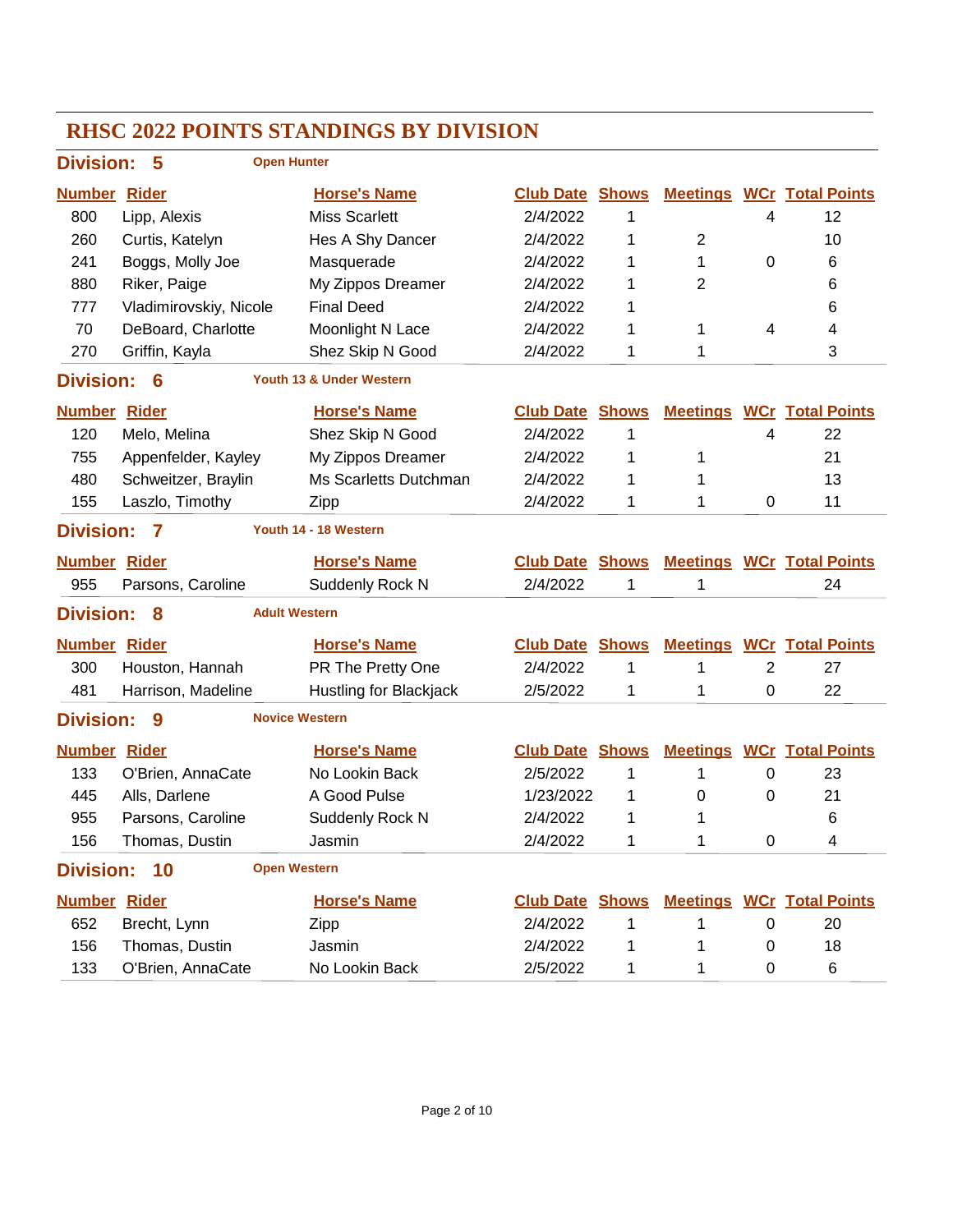| <b>Division:</b>                                           | 11                                           | <b>Beginner English</b>    |                  |              |                 |   |                                  |  |  |
|------------------------------------------------------------|----------------------------------------------|----------------------------|------------------|--------------|-----------------|---|----------------------------------|--|--|
| <b>Number Rider</b>                                        |                                              | <b>Horse's Name</b>        | <b>Club Date</b> | <b>Shows</b> |                 |   | <b>Meetings WCr Total Points</b> |  |  |
| 500                                                        | Roland, Brynn                                | Suddenly Rock N            | 2/4/2022         | 1            |                 | 4 | 22                               |  |  |
| 40                                                         | Holcombe, Hayden                             | Worth A Million            | 2/4/2022         | 1            | 1               |   | 19                               |  |  |
| 262                                                        | Bajwa, Sidak                                 | Ms Scarletts Dutchman      | 2/4/2022         | 1            | 1               |   | 16                               |  |  |
| <b>Division:</b>                                           | 12                                           | <b>Beginner Western</b>    |                  |              |                 |   |                                  |  |  |
| <b>Number Rider</b>                                        |                                              | <b>Horse's Name</b>        | <b>Club Date</b> | <b>Shows</b> |                 |   | <b>Meetings WCr Total Points</b> |  |  |
| 80                                                         | Holland, Cora                                | <b>Dutches Darling</b>     | 2/4/2022         | 1            | $\mathbf{1}$    | 4 | 22                               |  |  |
| 444                                                        | Kruger, Kaitlyn                              | Hes A Shy Dancer           | 2/4/2022         | 1            | 1               |   | 22                               |  |  |
|                                                            | <b>Ranch Horse</b><br>13<br><b>Division:</b> |                            |                  |              |                 |   |                                  |  |  |
| <b>Number Rider</b>                                        |                                              | <b>Horse's Name</b>        | <b>Club Date</b> | <b>Shows</b> |                 |   | <b>Meetings WCr Total Points</b> |  |  |
| 651                                                        | Lightcap, Michelle                           | A Cash Vantage             | 2/5/2022         | 1            | 0               | 0 | 18                               |  |  |
| Beginner on the Flat, 11 & Under<br><b>Division:</b><br>20 |                                              |                            |                  |              |                 |   |                                  |  |  |
| <b>Number Rider</b>                                        |                                              | <b>Horse's Name</b>        | <b>Club Date</b> | <b>Shows</b> | <b>Meetings</b> |   | <b>WCr</b> Total Points          |  |  |
| 283                                                        | Ritz, Renae                                  | Peanut Pony                | 2/5/2022         | 1            | $\mathbf 0$     | 0 | 16                               |  |  |
| 312                                                        | Sovie, Brooklyn                              | Rocky Road                 | 2/5/2022         | 1            | 0               | 0 | 12                               |  |  |
| 313                                                        | Kibler, Murphy                               | Sterling                   | 2/5/2022         | 1            | 0               | 0 | 11                               |  |  |
| 211                                                        | Auensen, Avery                               | Torah                      | 2/5/2022         | 1            | 0               | 0 | 9                                |  |  |
| 23                                                         | Jarvis, Haley                                | Catch me if U Can          | 2/4/2022         | 1            | 0               | 8 | 9                                |  |  |
| 171                                                        | Bell, Sophie                                 | Zantastic                  | 2/1/2022         | 1            | $\Omega$        | 0 | 7                                |  |  |
| 110                                                        | White, Jessie                                | There U Have it            | 1/25/2022        | 1            | $\mathbf 0$     | 0 | $\overline{7}$                   |  |  |
| 179                                                        | Langa, Emma                                  | Lucy in the Sky            | 1/29/2022        | 1            | $\mathbf 0$     | 0 | 6                                |  |  |
| 287                                                        | Adams, Sophie                                | <b>Sweet Disaster</b>      | 2/4/2022         | 1            | 0               | 0 | 4                                |  |  |
| 201                                                        | Guidry, Juliet                               | Taraka                     | 12/27/202        | 1            | 0               | 0 | 4                                |  |  |
| 212                                                        | Henderson, Lauren                            | Taraka                     | 2/4/2022         | 1            | 1               | 0 | 4                                |  |  |
| 286                                                        | McCormack, Nola                              | <b>Sweet Disaster</b>      | 2/4/2022         | 1            | 0               | 0 | 3                                |  |  |
| 284                                                        | Webb, Aubree                                 | Peanut Pony                | 2/4/2022         | 1            | $\mathbf 0$     | 0 | 3                                |  |  |
|                                                            |                                              |                            |                  |              |                 |   |                                  |  |  |
| 16                                                         | Johns, River                                 | <b>Tamis morning Grace</b> | 1/7/2022         | 1            | 1               | 8 | $\overline{2}$                   |  |  |
| 172                                                        | Obermeyer, Leah                              | My true love               | 2/5/2022         | 1            | 0               | 0 | $\overline{2}$                   |  |  |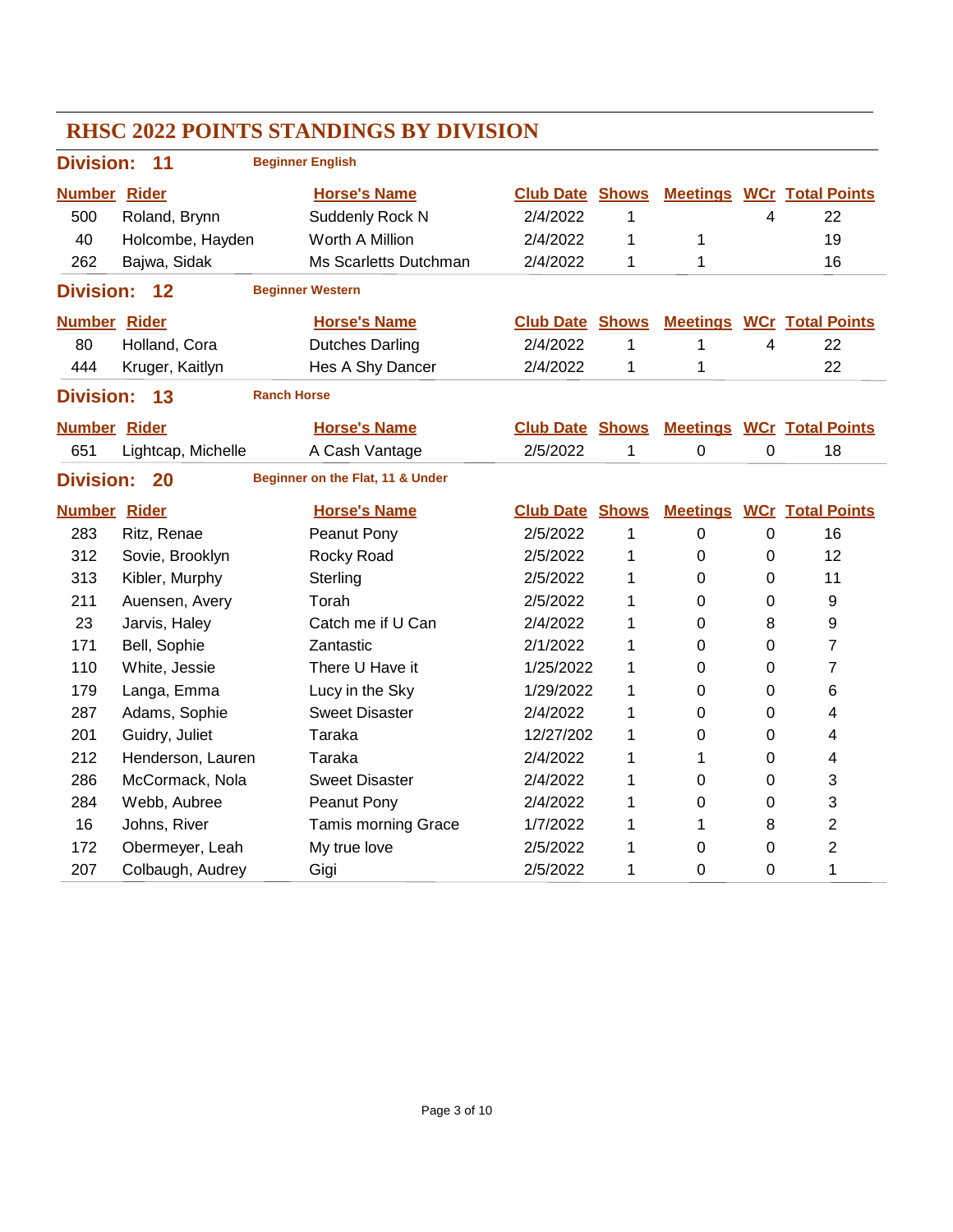| <b>Division:</b>                                                        | 21                 | <b>Walk / Trot Ground Poles:</b>           |                        |              |                  |             |                                  |  |  |
|-------------------------------------------------------------------------|--------------------|--------------------------------------------|------------------------|--------------|------------------|-------------|----------------------------------|--|--|
| <b>Number</b>                                                           | <b>Rider</b>       | <b>Horse's Name</b>                        | <b>Club Date Shows</b> |              |                  |             | <b>Meetings WCr Total Points</b> |  |  |
| 317                                                                     | Dawkins, Dianne    | Hula Girl                                  | 2/5/2022               | 1            | $\pmb{0}$        | 0           | 14                               |  |  |
| 313                                                                     | Kibler, Murphy     | Sterling                                   | 2/5/2022               | 1            | 0                | 0           | 12                               |  |  |
| 284                                                                     | Webb, Aubree       | Peanut Pony                                | 2/4/2022               | 1            | 0                | 0           | 12                               |  |  |
| 207                                                                     | Colbaugh, Audrey   | Gigi                                       | 2/5/2022               | 1            | 0                | 0           | 9                                |  |  |
| 201                                                                     | Guidry, Juliet     | Taraka                                     | 12/27/202              | 1            | 0                | 0           | 9                                |  |  |
| 212                                                                     | Henderson, Lauren  | Taraka                                     | 2/4/2022               | 1            | 1                | 0           | 6                                |  |  |
| 316                                                                     | Cleveland, caitlin | Southern sweetheart                        | 2/5/2022               | 1            | 0                | 0           | 5                                |  |  |
| 23                                                                      | Jarvis, Haley      | Catch me if U Can                          | 2/4/2022               | 1            | 0                | 8           | 5                                |  |  |
| 210                                                                     | Scanlan, Coraline  | <b>Buttercup</b>                           | 1/3/2022               | 1            | 2                | 0           | 4                                |  |  |
| 110                                                                     | White, Jessie      | There U Have it                            | 1/25/2022              | 1            | 0                | 0           | 3                                |  |  |
| 136                                                                     | Davidson, Annalee  | for Pete's Sake                            | 2/5/2022               | 1            | 0                | 0           | 1                                |  |  |
| <b>Green Horse/Rider Walk/Trot Crossrails</b><br><b>Division:</b><br>22 |                    |                                            |                        |              |                  |             |                                  |  |  |
| <b>Number Rider</b>                                                     |                    | <b>Horse's Name</b>                        | <b>Club Date Shows</b> |              |                  |             | <b>Meetings WCr Total Points</b> |  |  |
| 110                                                                     | White, Jessie      | There U Have it                            | 1/25/2022              | 1            | 0                | $\pmb{0}$   | 10                               |  |  |
| 23                                                                      | Jarvis, Haley      | Catch me if U Can                          | 2/4/2022               | 1            | 0                | 8           | 8                                |  |  |
| 212                                                                     | Henderson, Lauren  | Taraka                                     | 2/4/2022               | 1            | 1                | $\Omega$    | 4                                |  |  |
| 210                                                                     | Scanlan, Coraline  | <b>Buttercup</b>                           | 1/3/2022               | 1            | 2                | 0           | 4                                |  |  |
| 312                                                                     | Sovie, Brooklyn    | Rocky Road                                 | 2/5/2022               | 1            | 0                | 0           | 3                                |  |  |
| 286                                                                     | McCormack, Nola    | <b>Sweet Disaster</b>                      | 2/4/2022               | 1            | 0                | $\mathbf 0$ | $\overline{2}$                   |  |  |
| <b>Division:</b>                                                        | 23                 | <b>Beginner Crossrails, 11 &amp; Under</b> |                        |              |                  |             |                                  |  |  |
| <b>Number</b>                                                           | <b>Rider</b>       | <b>Horse's Name</b>                        | <b>Club Date</b>       | <b>Shows</b> |                  |             | <b>Meetings WCr Total Points</b> |  |  |
| 179                                                                     | Langa, Emma        | Lucy in the Sky                            | 1/29/2022              | 1            | $\pmb{0}$        | $\pmb{0}$   | 16                               |  |  |
| 68                                                                      | Smith, Evelyn      | Sunshine and Whiskey                       | 2/4/2022               | 1            | 2                | 0           | 12                               |  |  |
| 211                                                                     | Auensen, Avery     | Torah                                      | 2/5/2022               | 1            | 0                | 0           | 10                               |  |  |
| 283                                                                     | Ritz, Renae        | Peanut Pony                                | 2/5/2022               | 1            | 0                | 0           | 10                               |  |  |
| 171                                                                     | Bell, Sophie       | Zantastic                                  | 2/1/2022               | 1            | 0                | 0           | 5                                |  |  |
| 172                                                                     | Obermeyer, Leah    | My true love                               | 2/5/2022               | 1            | 0                | 0           | 3                                |  |  |
| 65                                                                      | Ruehman, Caetyln   | Sparkle and Shine                          | 2/4/2022               |              |                  | 0           | 1                                |  |  |
| <b>Division:</b>                                                        | 25                 | <b>Beginner Crossrails, 12-17</b>          |                        |              |                  |             |                                  |  |  |
| <b>Number Rider</b>                                                     |                    | <b>Horse's Name</b>                        | <b>Club Date Shows</b> |              |                  |             | <b>Meetings WCr Total Points</b> |  |  |
| 177                                                                     | Caldwell, Bailey   | My true love                               | 2/4/2022               | 1            | 0                | 0           | 13                               |  |  |
| 218                                                                     | Murphree, Alexa    | <b>Hesa Tuff Impression</b>                | 2/1/2022               | 1            | 0                | 0           | 12                               |  |  |
| 176                                                                     | Bell, Kinley       | Zantastic                                  | 2/1/2022               | 1            | 0                | 0           | 5                                |  |  |
| 282                                                                     | Kolb, Sophia       | Peanut Pony                                | 2/4/2022               | 1            | 0                | 0           | 5                                |  |  |
| 280                                                                     | Turner, Katherine  | Learning to fly                            | 2/4/2022               | 1            | $\boldsymbol{0}$ | $\pmb{0}$   | 3                                |  |  |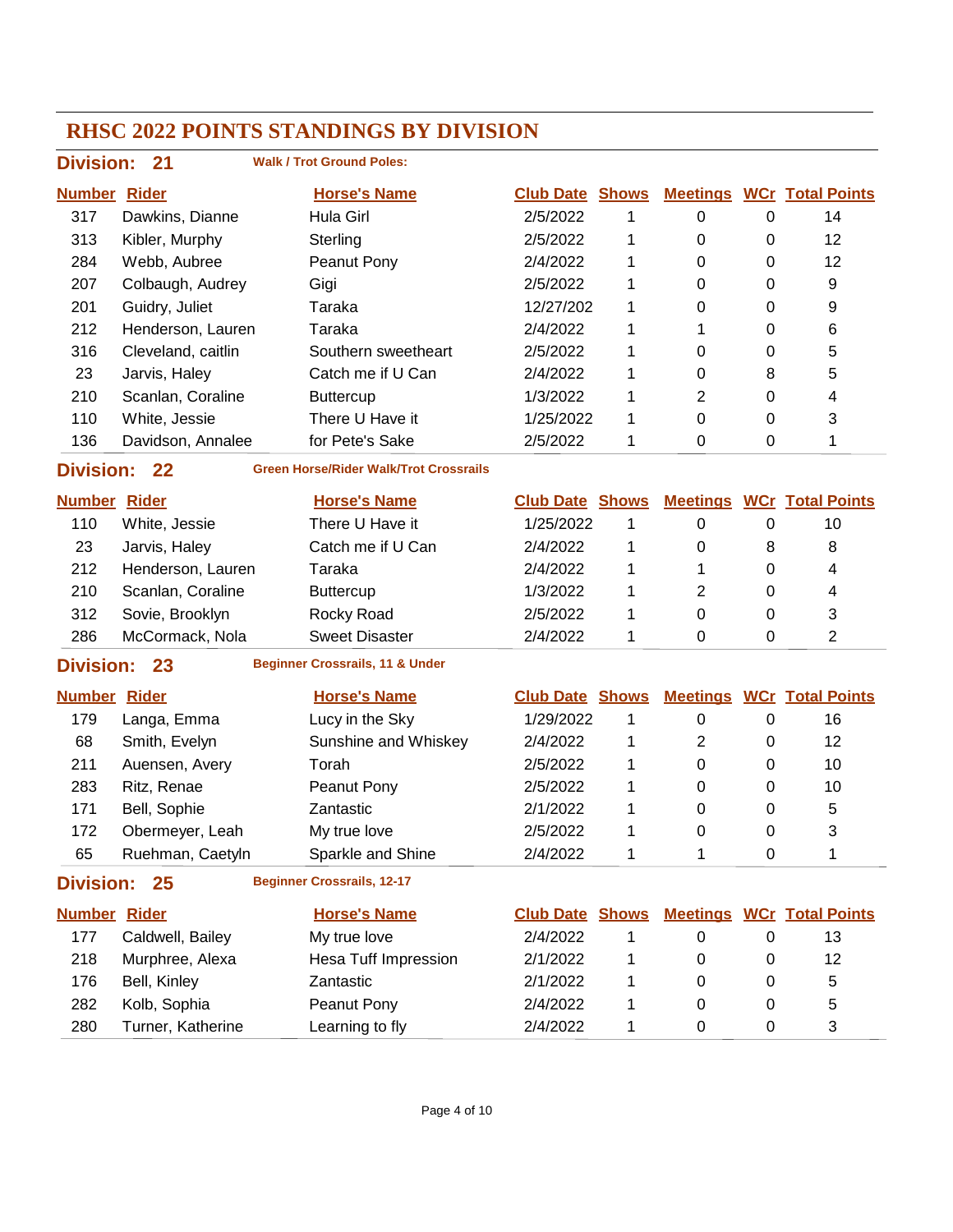### **RHSC 2022 POINTS STANDINGS BY DIVISION Division: 26 Number Rider Horse's Name Club Date Total Points Shows Meetings WCr Novice Hunter 18"** 175 Seputis, Lukne Lucy in the Sky  $2/5/2022$  1 2 0 18 87 Dorner, Sarah Big Ben 2/5/2022 1 0 0 12 315 Robinson, Veronica Reynard 2/5/2022 1 0 0 9 68 Smith, Evelyn Sunshine and Whiskey 2/4/2022 1 2 0 6 173 Smallwood, Mayella Guinness 2/5/2022 1 1 6 3 311 Cassa, Clara Lemieux 2/5/2022 1 0 0 2 174 Daniel, Mary Elizabeth UGA 1/1/2022 1 1 0 2 **Division: 27 Number Rider Horse's Name Club Date Total Points Shows Meetings WCr Green Hunter 18"** 35 Jacobs, Anja La Zaina 1/5/2022 1 2 0 12 65 Ruehman, Caetyln Sparkle and Shine  $2/4/2022$  1 1 0 2 **Division: 28 Number Rider Horse's Name Club Date Total Points Shows Meetings WCr Mini Hunter 18"** 175 Seputis, Lukne Lucy in the Sky  $2/5/2022$  1 2 0 14 87 Dorner, Sarah Big Ben 2/5/2022 1 0 0 11 173 Smallwood, Mayella Guinness 2/5/2022 1 1 6 7 103 Johnson, Madison For Your Consideration 2/4/2022 1 2 0 6 314 Kallam, Kaylee Hula Girl 2/5/2022 1 0 0 6 **Division: 31 Number Rider Horse's Name Club Date Total Points Shows Meetings WCr Green Horse/Rider** 206 Dilda, Carly 300034647-Sing for Me 2/2/2022 1 2 0 11 68 Smith, Evelyn Sunshine and Whiskey 2/4/2022 1 2 0 10 213 Kraski, Camryn Danielle's a Zorro 2/4/2022 1 1 0 9 35 Jacobs, Anja La Zaina 1/5/2022 1 2 0 6 **Division: 32 Number Rider Horse's Name Club Date Total Points Shows Meetings WCr Schooling Hunter** 105 Yates, Elizabeth Otta Be Famous  $2/5/2022$  1 0 0 17 86 Dilts, Lydia 300026690-Fine By Me 2/5/2022 1 0 0 8 91 Frazer, Ansley Glass Slipper 2/5/2022 1 0 0 6 162 Lawrence, Taylor High Life 2/5/2022 1 0 0 3 209 Scanlan, Coraline Risky Business 1/3/2022 1 2 0 3 206 Dilda, Carly 300034647-Sing for Me 2/2/2022 1 2 0 2 **Division: 33 Number Rider Horse's Name Club Date Total Points Shows Meetings WCr Short Stirrup** 215 Day, Teagan Avallaches Irish Alex 2/5/2022 1 0 16 202 Stambolsky, Sophia Teddy Bear 2/4/2022 1 0 0 15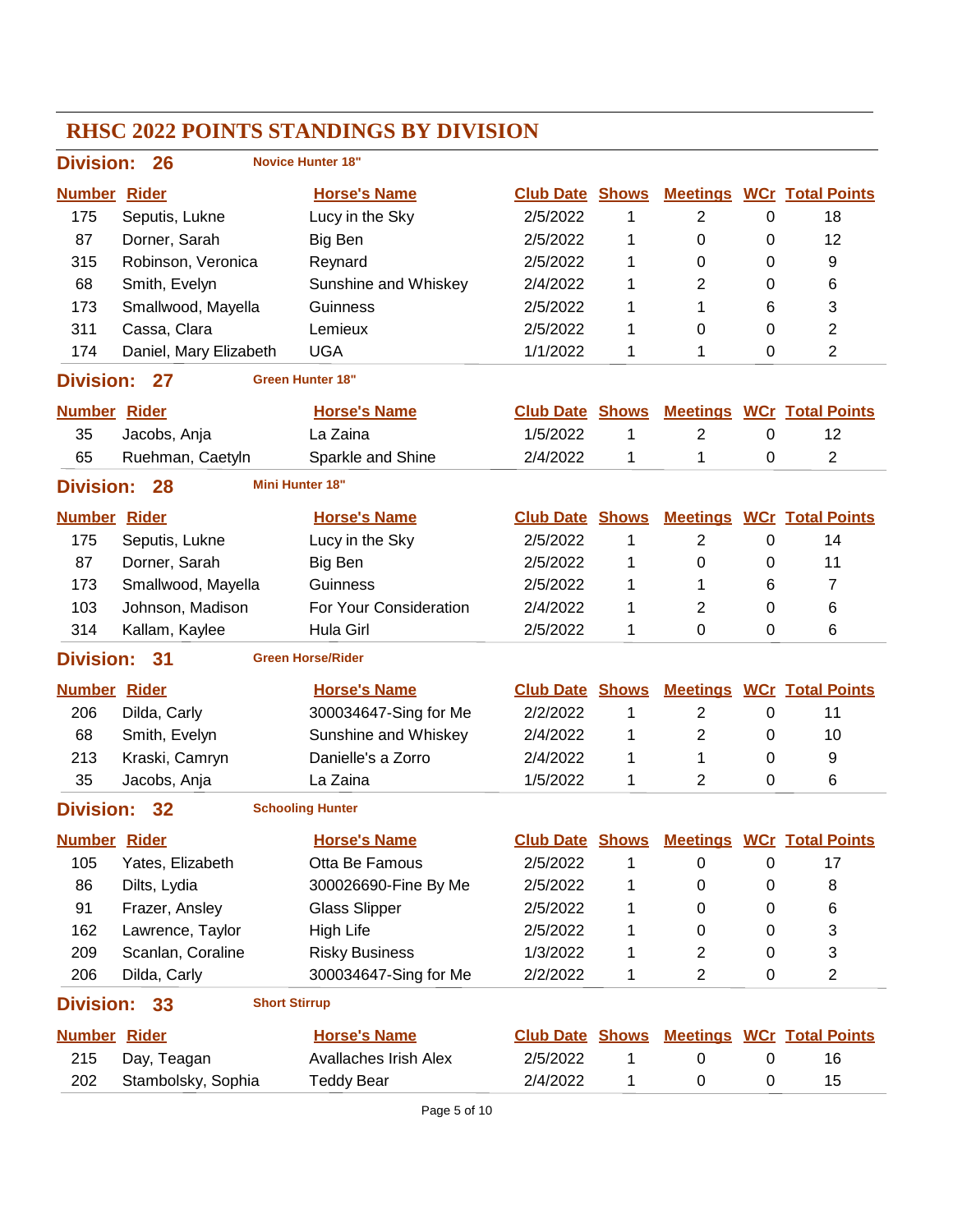| <b>Division:</b><br>34 |                    | <b>Intermediate Hunter</b> |                          |                        |              |                 |             |                                  |  |
|------------------------|--------------------|----------------------------|--------------------------|------------------------|--------------|-----------------|-------------|----------------------------------|--|
| <b>Number Rider</b>    |                    |                            | <b>Horse's Name</b>      | <b>Club Date</b>       | <b>Shows</b> | <b>Meetings</b> |             | <b>WCr Total Points</b>          |  |
| 86                     | Dilts, Lydia       |                            | 300026690-Fine By Me     | 2/5/2022               | 1            | 0               | 0           | 17                               |  |
| 85                     | Riley, Lillian     |                            | 300034602-River of Magic | 2/5/2022               | 1            | 0               | 0           | 13                               |  |
| 209                    | Scanlan, Coraline  |                            | <b>Risky Business</b>    | 1/3/2022               | 1            | $\overline{2}$  | 0           | 11                               |  |
| 206                    | Dilda, Carly       |                            | 300034647-Sing for Me    | 2/2/2022               | 1            | $\overline{2}$  | 0           | 10                               |  |
| <b>Division:</b>       | 35                 | <b>Long Stirrup</b>        |                          |                        |              |                 |             |                                  |  |
| <b>Number Rider</b>    |                    |                            | <b>Horse's Name</b>      | <b>Club Date</b>       | <b>Shows</b> | <b>Meetings</b> |             | <b>WCr Total Points</b>          |  |
| 85                     | Riley, Lillian     |                            | 300034602-River of Magic | 2/5/2022               | 1            | 0               | 0           | 18                               |  |
| <b>Division:</b>       | 36                 | <b>Open Hunter Flat</b>    |                          |                        |              |                 |             |                                  |  |
| <b>Number Rider</b>    |                    |                            | <b>Horse's Name</b>      | <b>Club Date</b>       | <b>Shows</b> | <b>Meetings</b> |             | <b>WCr</b> Total Points          |  |
| 315                    | Robinson, Veronica |                            | Reynard                  | 2/5/2022               | 1            | $\pmb{0}$       | $\mathbf 0$ | 14                               |  |
| 314                    | Kallam, Kaylee     |                            | Hula Girl                | 2/5/2022               | 1            | 0               | 0           | 12                               |  |
| 87                     | Dorner, Sarah      |                            | Big Ben                  | 2/5/2022               | 1            | 0               | 0           | 4                                |  |
| 162                    | Lawrence, Taylor   |                            | High Life                | 2/5/2022               | 1            | 0               | 0           | 4                                |  |
| 85                     | Riley, Lillian     |                            | 300034602-River of Magic | 2/5/2022               | 1            | 0               | 0           | 4                                |  |
| 105                    | Yates, Elizabeth   |                            | Otta Be Famous           | 2/5/2022               | 1            | 0               | 0           | 3                                |  |
| <b>Division:</b><br>37 |                    | 2' Jumper                  |                          |                        |              |                 |             |                                  |  |
| <b>Number Rider</b>    |                    |                            | <b>Horse's Name</b>      | <b>Club Date</b>       | <b>Shows</b> | <b>Meetings</b> |             | <b>WCr</b> Total Points          |  |
| 17                     | Jacobs, Anja       |                            | <b>Talking Tuesday</b>   | 1/5/2022               | 1            | 2               | 8           | 18                               |  |
| 178                    | Daniel, McKinley   |                            | Thinking im hot          | 1/1/2022               | 1            | 1               | 0           | 15                               |  |
| <b>Division:</b>       | 38                 | 2'3" Jumper                |                          |                        |              |                 |             |                                  |  |
| <b>Number Rider</b>    |                    |                            | <b>Horse's Name</b>      | <b>Club Date</b>       | <b>Shows</b> | <b>Meetings</b> |             | <b>WCr</b> Total Points          |  |
| 508                    | Parker, Thomas     |                            | Chippewa Gold            | 2/4/2022               | 1            | 1               | 0           | 15                               |  |
| 205                    | Dilda, Carly       |                            | Chica                    | 2/2/2022               | 1            | 2               | 0           | 6                                |  |
| <b>Division:</b>       | 39                 | 2'6" Jumper                |                          |                        |              |                 |             |                                  |  |
| <b>Number Rider</b>    |                    |                            | <b>Horse's Name</b>      | <b>Club Date Shows</b> |              |                 |             | <b>Meetings WCr Total Points</b> |  |
| 205                    | Dilda, Carly       |                            | Chica                    | 2/2/2022               | 1            | 2               | 0           | 15                               |  |
| 508                    | Parker, Thomas     |                            | Chippewa Gold            | 2/4/2022               | 1            | 1               | 0           | 12                               |  |
| <b>Division:</b>       | 40                 | 2'9" Jumper                |                          |                        |              |                 |             |                                  |  |
| <b>Number Rider</b>    |                    |                            | <b>Horse's Name</b>      | <b>Club Date Shows</b> |              |                 |             | <b>Meetings WCr Total Points</b> |  |
| 291                    | Donnelly, Alyssa   |                            | Scoot                    | 2/4/2022               | 1            | $\pmb{0}$       | $\pmb{0}$   | 17                               |  |
| <b>Division:</b>       | 41                 | <b>Working Hunter</b>      |                          |                        |              |                 |             |                                  |  |
| <b>Number Rider</b>    |                    |                            | <b>Horse's Name</b>      | <b>Club Date Shows</b> |              |                 |             | <b>Meetings WCr Total Points</b> |  |
| 101                    | Lawrence, Taylor   |                            | Bohemian                 | 2/5/2022               | 1            | 0               | $\pmb{0}$   | 14                               |  |
| 97                     | Myers, Baylis      |                            | North Start Polaris      | 2/5/2022               | 1            | 1               | 0           | 1                                |  |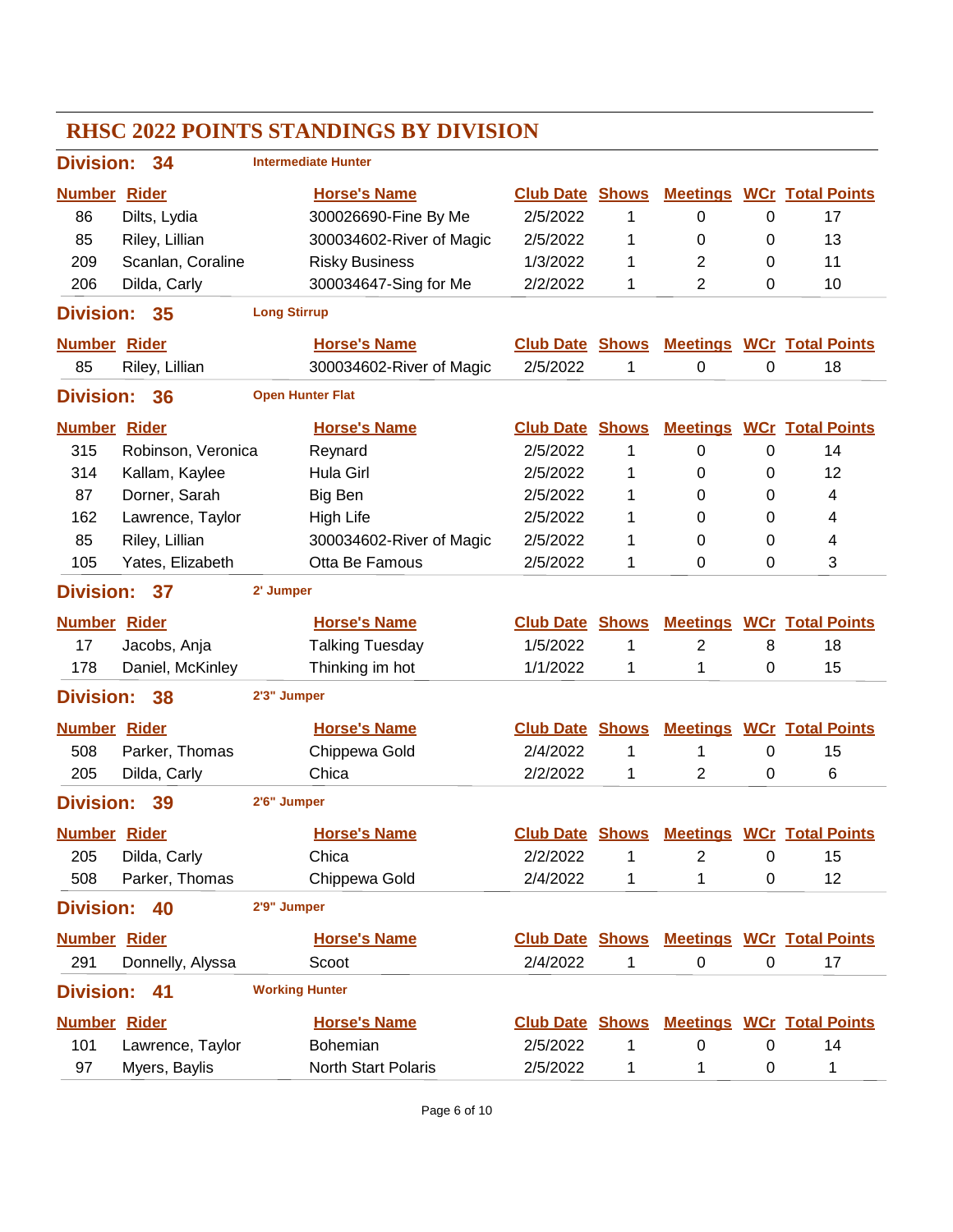| <b>RHSC 2022 POINTS STANDINGS BY DIVISION</b> |                                                                            |                     |                                                  |                        |              |                 |                |                                  |  |
|-----------------------------------------------|----------------------------------------------------------------------------|---------------------|--------------------------------------------------|------------------------|--------------|-----------------|----------------|----------------------------------|--|
|                                               | Youth Weaving, 12 & Under/Exceptional Unassisted<br><b>Division:</b><br>51 |                     |                                                  |                        |              |                 |                |                                  |  |
| <b>Number Rider</b>                           |                                                                            |                     | <b>Horse's Name</b>                              | <b>Club Date</b>       | <b>Shows</b> | <b>Meetings</b> |                | <b>WCr</b> Total Points          |  |
| 602                                           | Voit, Austin                                                               |                     | <b>Ruby Slippers</b>                             | 2/5/2022               | 1            | 0               | 0              | 17                               |  |
| 601                                           | Rose, Jaxon                                                                |                     | Scooby Doo                                       | 2/5/2022               | 1            | 2               | 0              | 14                               |  |
| 185                                           | Cagle, Maddison                                                            |                     | Maizy                                            | 2/5/2022               | 1            | 0               | 0              | 10                               |  |
| 511                                           | Waters, Raelyn                                                             |                     | <b>Dallas</b>                                    | 2/5/2022               | 1            | 0               | $\Omega$       | 4                                |  |
| <b>Division:</b>                              | 53                                                                         |                     | Open Weaving, 19 & Over                          |                        |              |                 |                |                                  |  |
| <b>Number Rider</b>                           |                                                                            |                     | <b>Horse's Name</b>                              | <b>Club Date</b>       | <b>Shows</b> | <b>Meetings</b> |                | <b>WCr</b> Total Points          |  |
| 600                                           | Sloan, Patty                                                               |                     | Fudgesicle Fantasia                              | 2/4/2012               | 1            | 1               | 0              | 12                               |  |
| <b>Division:</b>                              | 55                                                                         |                     | Youth Barrels, 12 & Under/Exceptional Unassisted |                        |              |                 |                |                                  |  |
| <b>Number Rider</b>                           |                                                                            |                     | <b>Horse's Name</b>                              | <b>Club Date</b>       | <b>Shows</b> |                 |                | <b>Meetings WCr Total Points</b> |  |
| 511                                           | Waters, Raelyn                                                             |                     | <b>Dallas</b>                                    | 2/5/2022               | 1            | 0               | 0              | 14                               |  |
| 158                                           | Caldwell, Olivia                                                           |                     | Milkdud                                          | 2/4/2022               | 1            | 0               | 0              | 11                               |  |
| 602                                           | Voit, Austin                                                               |                     | <b>Ruby Slippers</b>                             | 2/5/2022               | 1            | 0               | 0              | 10                               |  |
| 185                                           | Cagle, Maddison                                                            |                     | Maizy                                            | 2/5/2022               | 1            | 0               | 0              | 9                                |  |
| 601                                           | Rose, Jaxon                                                                |                     | Scooby Doo                                       | 2/5/2022               | 1            | 2               | 0              | 9                                |  |
| 156                                           | Thomas, Dustin                                                             |                     | Jasmin                                           | 2/4/2022               | 1            | 1               | 0              | 4                                |  |
| <b>Division:</b>                              | 56                                                                         |                     | Teen Barrels, 14-18                              |                        |              |                 |                |                                  |  |
| <b>Number Rider</b>                           |                                                                            |                     | <b>Horse's Name</b>                              | <b>Club Date Shows</b> |              | <b>Meetings</b> |                | <b>WCr</b> Total Points          |  |
| 161                                           | Ball, Emma                                                                 |                     | Jasmin                                           | 2/5/2022               | 1            | 0               | 0              | 18                               |  |
| <b>Division:</b>                              | 57                                                                         |                     | Open Barrels, 19 & Over                          |                        |              |                 |                |                                  |  |
| <b>Number Rider</b>                           |                                                                            |                     | <b>Horse's Name</b>                              | <b>Club Date Shows</b> |              |                 |                | <b>Meetings WCr Total Points</b> |  |
| 600                                           | Sloan, Patty                                                               |                     | <b>Fudgesicle Fantasia</b>                       | 2/4/2012               | 1            | 1               | 0              | 17                               |  |
| 159                                           | Howard, Addison                                                            |                     | Milkdud                                          | 1/26/2022              | 1            | 1               | $\Omega$       | 14                               |  |
| <b>Division:</b>                              | 901                                                                        | <b>Green Hunter</b> |                                                  |                        |              |                 |                |                                  |  |
| Number Rider                                  |                                                                            |                     | <b>Horse's Name</b>                              | <b>Club Date Shows</b> |              |                 |                | <b>Meetings WCr Total Points</b> |  |
| 955                                           | Parsons, Caroline                                                          |                     | Suddenly Rock N                                  | 2/4/2022               |              | 1               |                | 12                               |  |
| 300                                           | Houston, Hannah                                                            |                     | PR The Pretty One                                | 2/4/2022               | 1            | 1               | $\overline{2}$ | 10                               |  |
| 370                                           | Horner, Claire                                                             |                     | <b>Real Tuff Investment</b>                      | 2/4/2022               | 1            |                 | 4              | 8                                |  |
| <b>Division:</b>                              | 902                                                                        |                     | <b>Novice Hunter 13 &amp; Under</b>              |                        |              |                 |                |                                  |  |
| <b>Number Rider</b>                           |                                                                            |                     | <b>Horse's Name</b>                              | <b>Club Date Shows</b> |              |                 |                | <b>Meetings WCr Total Points</b> |  |
| 800                                           | Lipp, Alexis                                                               |                     | <b>Miss Scarlett</b>                             | 2/4/2022               | 1            |                 | 4              | 6                                |  |
| 260                                           | Curtis, Katelyn                                                            |                     | Hes A Shy Dancer                                 | 2/4/2022               | 1            | $\overline{c}$  |                | 5                                |  |
| 777                                           | Vladimirovskiy, Nicole                                                     |                     | <b>Final Deed</b>                                | 2/4/2022               | 1            |                 |                | 1                                |  |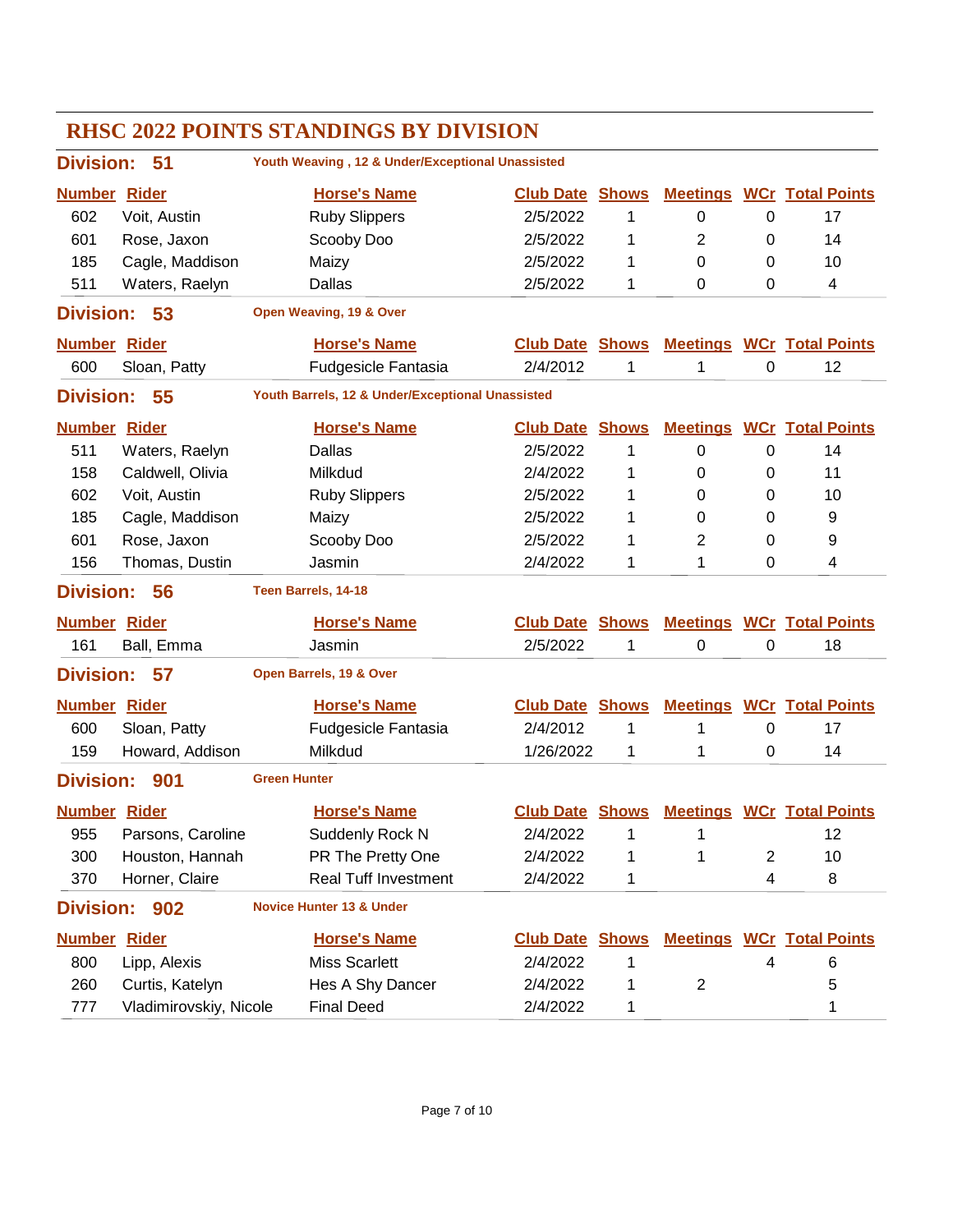### **RHSC 2022 POINTS STANDINGS BY DIVISION Division: 903 Number Rider Horse's Name Club Date Total Points Shows Meetings WCr Open Hunter Hack** 20 Bail, Willow **Hes A Shy Dancer** 2/4/2022 1 1 0 12 100 Joninas, Ava Moonlight N Lace 2/4/2022 1 6 120 Melo, Melina Shez Skip N Good 2/4/2022 1 4 5 250 Paige, Hailey **Final Deed** 2/4/2022 1 6 4 755 Appenfelder, Kayley My Zippos Dreamer  $2/4/2022$  1 1 3 350 Mead, Dasha Zippity Do Da 2/4/2022 1 2 3 333 Gilbert, Amelia Miss Scarlett 2/4/2022 1 2 2 **Division: 905 Number Rider Horse's Name Club Date Total Points Shows Meetings WCr Mare Halter** 133 O'Brien, AnnaCate No Lookin Back 2/5/2022 1 1 0 6 16 Johns, River Tamis morning Grace 1/7/2022 1 1 8 5 **Division: 906 Number Rider Horse's Name Club Date Total Points Shows Meetings WCr Gelding Halter** 445 Alls, Darlene A Good Pulse 1/23/2022 1 0 0 6 481 Harrison, Madeline Hustling for Blackiack  $2/5/2022$  1 1 0 5 **Division: 907 Number Rider Horse's Name Club Date Total Points Shows Meetings WCr Color Halter** 481 Harrison, Madeline Hustling for Blackjack 2/5/2022 1 1 0 6 **Division: 908 Number Rider Horse's Name Club Date Total Points Shows Meetings WCr Lead Line** 208 Colbaugh, Gabby Gigi 2/5/2022 1 0 0 6 **Division: 909 Number Rider Horse's Name Club Date Total Points Shows Meetings WCr Green Horse Western** 955 Parsons, Caroline Suddenly Rock N 2/4/2022 1 1 300 Houston, Hannah PR The Pretty One  $\frac{2}{4}$ 2022 1 1 2 10 370 Horner, Claire **Real Tuff Investment** 2/4/2022 1 4 9 **Division: 910 Number Rider Horse's Name Club Date Total Points Shows Meetings WCr Novice Western 13 & Under** 133 O'Brien, AnnaCate No Lookin Back 2/5/2022 1 1 0 6 120 Melo, Melina Shez Skip N Good 2/4/2022 1 4 5 480 Schweitzer, Braylin Ms Scarletts Dutchman  $2/4/2022$  1 1 1 4 755 Appenfelder, Kayley My Zippos Dreamer  $2/4/2022$  1 1 3 155 Laszlo, Timothy Zipp 2/4/2022 1 1 0 2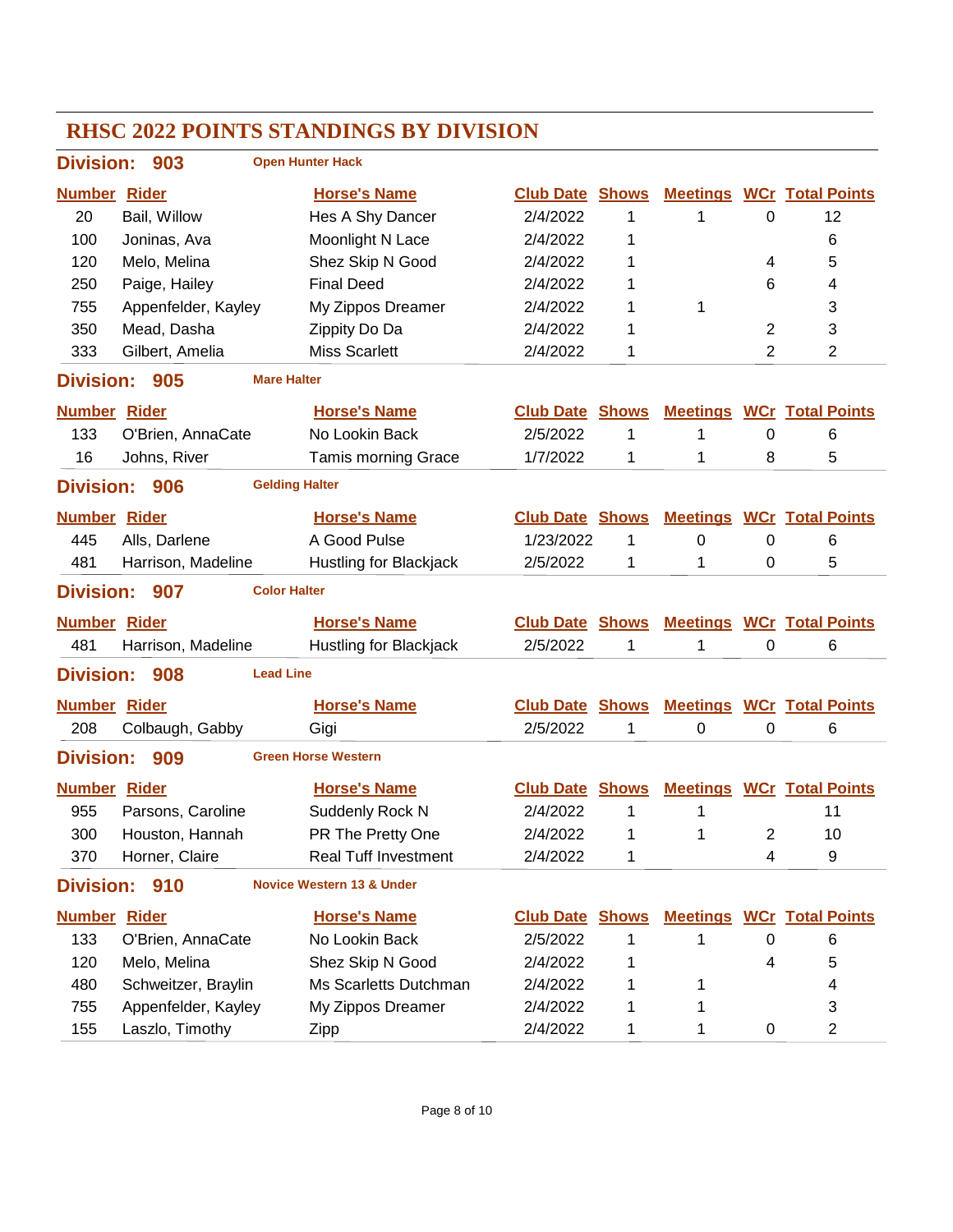| <b>RHSC 2022 POINTS STANDINGS BY DIVISION</b> |                    |                       |                                       |                        |              |                |                |                                  |
|-----------------------------------------------|--------------------|-----------------------|---------------------------------------|------------------------|--------------|----------------|----------------|----------------------------------|
| <b>Division:</b>                              | 912                |                       | <b>Senior Horse Western Pleasure</b>  |                        |              |                |                |                                  |
| <b>Number Rider</b>                           |                    |                       | <b>Horse's Name</b>                   | <b>Club Date Shows</b> |              |                |                | <b>Meetings WCr Total Points</b> |
| 445                                           | Alls, Darlene      |                       | A Good Pulse                          | 1/23/2022              | 1            | 0              | 0              | 6                                |
| <b>Division:</b>                              | 913                | <b>Western Riding</b> |                                       |                        |              |                |                |                                  |
| <b>Number Rider</b>                           |                    |                       | <b>Horse's Name</b>                   | <b>Club Date</b>       | <b>Shows</b> |                |                | <b>Meetings WCr Total Points</b> |
| 120                                           | Melo, Melina       |                       | Shez Skip N Good                      | 2/4/2022               | 1            |                | 4              | 6                                |
| 955                                           | Parsons, Caroline  |                       | Suddenly Rock N                       | 2/4/2022               | 1            | 1              |                | 5                                |
| 300                                           | Houston, Hannah    |                       | PR The Pretty One                     | 2/4/2022               | 1            | 1              | $\overline{2}$ | 4                                |
| <b>Division:</b>                              | 914                |                       | <b>Open Non-Stock Horse English</b>   |                        |              |                |                |                                  |
| <b>Number Rider</b>                           |                    |                       | <b>Horse's Name</b>                   | <b>Club Date</b>       | <b>Shows</b> |                |                | <b>Meetings WCr Total Points</b> |
| 100                                           | Joninas, Ava       |                       | Moonlight N Lace                      | 2/4/2022               | 1            |                |                | 6                                |
| 880                                           | Riker, Paige       |                       | My Zippos Dreamer                     | 2/4/2022               | 1            | $\overline{2}$ |                | 5                                |
| 200                                           | Ward, Amie         |                       | Zippity Do Da                         | 2/4/2022               | 1            | 1              | 8              | 5                                |
| 270                                           | Griffin, Kayla     |                       | Shez Skip N Good                      | 2/4/2022               | 1            | 1              |                | 4                                |
| 909                                           | Wisenbaker, Emma   |                       | <b>Dutches Boston Mate</b>            | 2/4/2022               | 1            | 2              | $\overline{2}$ | 4                                |
| 800                                           | Lipp, Alexis       |                       | <b>Miss Scarlett</b>                  | 2/4/2022               | 1            |                | 4              | 3                                |
| 70                                            | DeBoard, Charlotte |                       | Moonlight N Lace                      | 2/4/2022               | 1            | 1              | 4              | 2                                |
| 260                                           | Curtis, Katelyn    |                       | Hes A Shy Dancer                      | 2/4/2022               | 1            | 2              |                | 1                                |
| <b>Division:</b>                              | 915                |                       | <b>Open Non-Stock Horse Halter</b>    |                        |              |                |                |                                  |
| <b>Number Rider</b>                           |                    |                       | <b>Horse's Name</b>                   | <b>Club Date</b>       | <b>Shows</b> |                |                | <b>Meetings WCr Total Points</b> |
| 133                                           | O'Brien, AnnaCate  |                       | No Lookin Back                        | 2/5/2022               | 1            | 1              | 0              | 6                                |
| 16                                            | Johns, River       |                       | <b>Tamis morning Grace</b>            | 1/7/2022               | 1            | 1              | 8              | 5                                |
| <b>Division:</b>                              | 916                |                       | <b>Open Non-Stock Horse Western</b>   |                        |              |                |                |                                  |
| <b>Number Rider</b>                           |                    |                       | <b>Horse's Name</b>                   | <b>Club Date Shows</b> |              |                |                | <b>Meetings WCr Total Points</b> |
| 652                                           | Brecht, Lynn       |                       | Zipp                                  | 2/4/2022               | 1            | 1              | 0              | 6                                |
| <b>Division:</b>                              | 921                |                       | RHSC Jr. / Am. Equitation on the Flat |                        |              |                |                |                                  |
| <b>Number Rider</b>                           |                    |                       | <b>Horse's Name</b>                   | <b>Club Date Shows</b> |              |                |                | <b>Meetings WCr Total Points</b> |
| 91                                            | Frazer, Ansley     |                       | <b>Glass Slipper</b>                  | 2/5/2022               | 1            | 0              | 0              | 5                                |
| 85                                            | Riley, Lillian     |                       | 300034602-River of Magic              | 2/5/2022               | 1            | 0              | 0              | 4                                |
| 86                                            | Dilts, Lydia       |                       | 300026690-Fine By Me                  | 2/5/2022               | 1            | 0              | 0              | $\overline{c}$                   |
| <b>Division:</b>                              | 922                | <b>Hunter Hack</b>    |                                       |                        |              |                |                |                                  |
| <b>Number Rider</b>                           |                    |                       | <b>Horse's Name</b>                   | <b>Club Date Shows</b> |              |                |                | <b>Meetings WCr Total Points</b> |
| 105                                           | Yates, Elizabeth   |                       | Otta Be Famous                        | 2/5/2022               | 1            | $\pmb{0}$      | 0              | 6                                |
| 91                                            | Frazer, Ansley     |                       | <b>Glass Slipper</b>                  | 2/5/2022               | 1            | 0              | 0              | 4                                |
| 86                                            | Dilts, Lydia       |                       | 300026690-Fine By Me                  | 2/5/2022               | 1            | 0              | 0              | 2                                |
| 85                                            | Riley, Lillian     |                       | 300034602-River of Magic              | 2/5/2022               | 1            | 0              | 0              | 1                                |